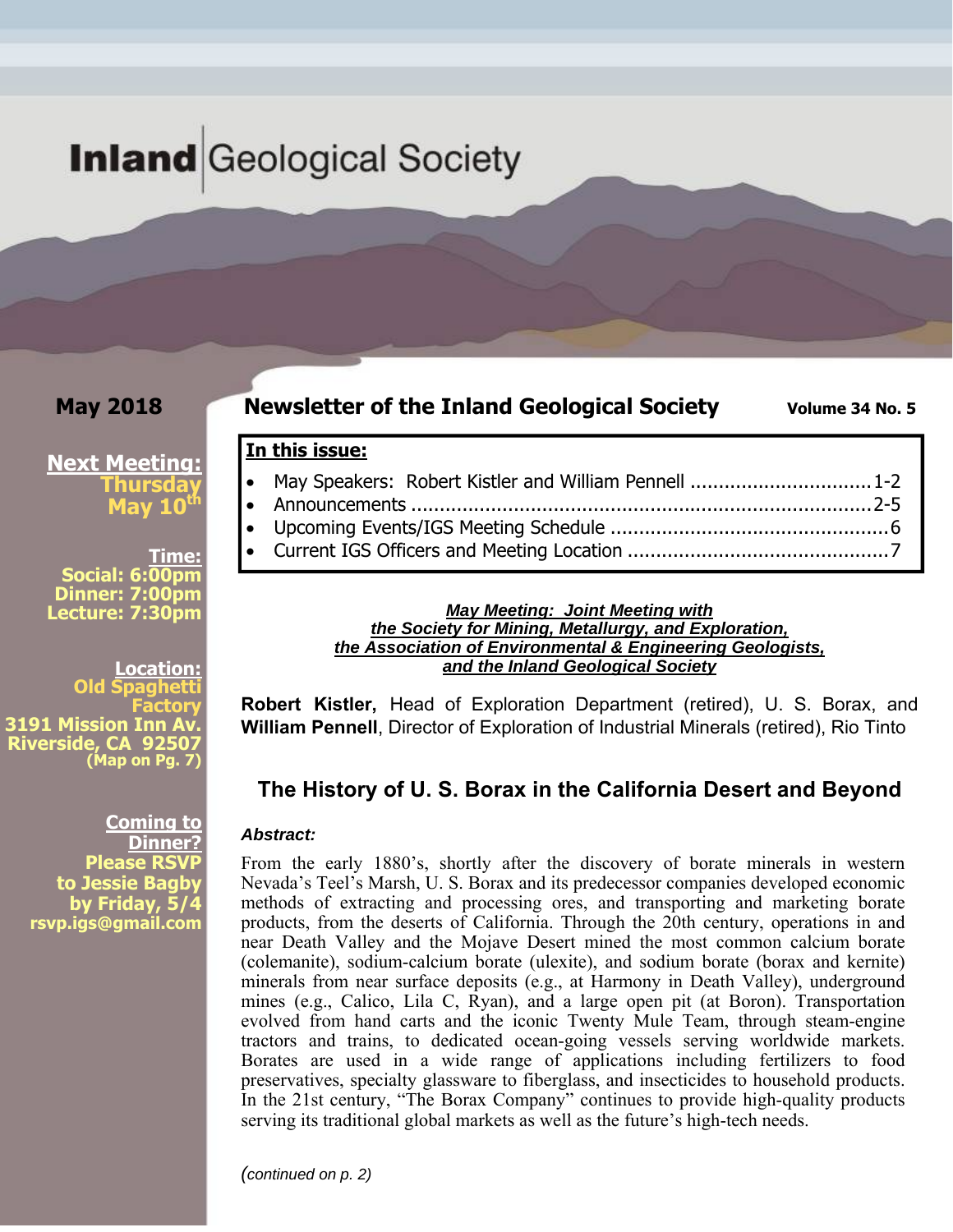*(continued from p. 1)* 

#### *Biography:*

Bob Kistler and William Pennell had long careers with U. S. Borax. Bob started as a geologist at the Boron mine, served for many years as Chief Geologist, and retired after 37 years as head of the Exploration Department. Bill began as an Exploration Geologist searching for borate deposits in the Mojave Desert, and 20 years later retired as the Director of Exploration of Industrial Minerals for Rio Tinto, U. S. Borax's corporate owner. Both were involved with such discoveries as Quartz Hill Molybdenum (Bob) in southeastern Alaska and the Jadar Lithium/ Borate deposit (Bill) in Serbia.

### **April Science Fair Presentation**

At the April IGS Meeting, **Joel Lara** and **Edgar Rivas**, 7th Graders at San Jacinto Leadership Academy, presented their Riverside County Science and Engineering Fair poster on their hypothesis that the San Jacinto fault is actually a misidentified modern southern branch of the San Andreas fault. They also developed a nice demonstration table about strike slip faulting using kinetic sand. Joel and Edgar were awarded a \$100 prize for their poster and presentation during the science fair. If they choose to continue their research, they have been invited back to preview their findings prior to the next

science fair.



Edgar Rivas (left) and Joel Lara demonstrate strike slip faulting at the April IGS Meeting.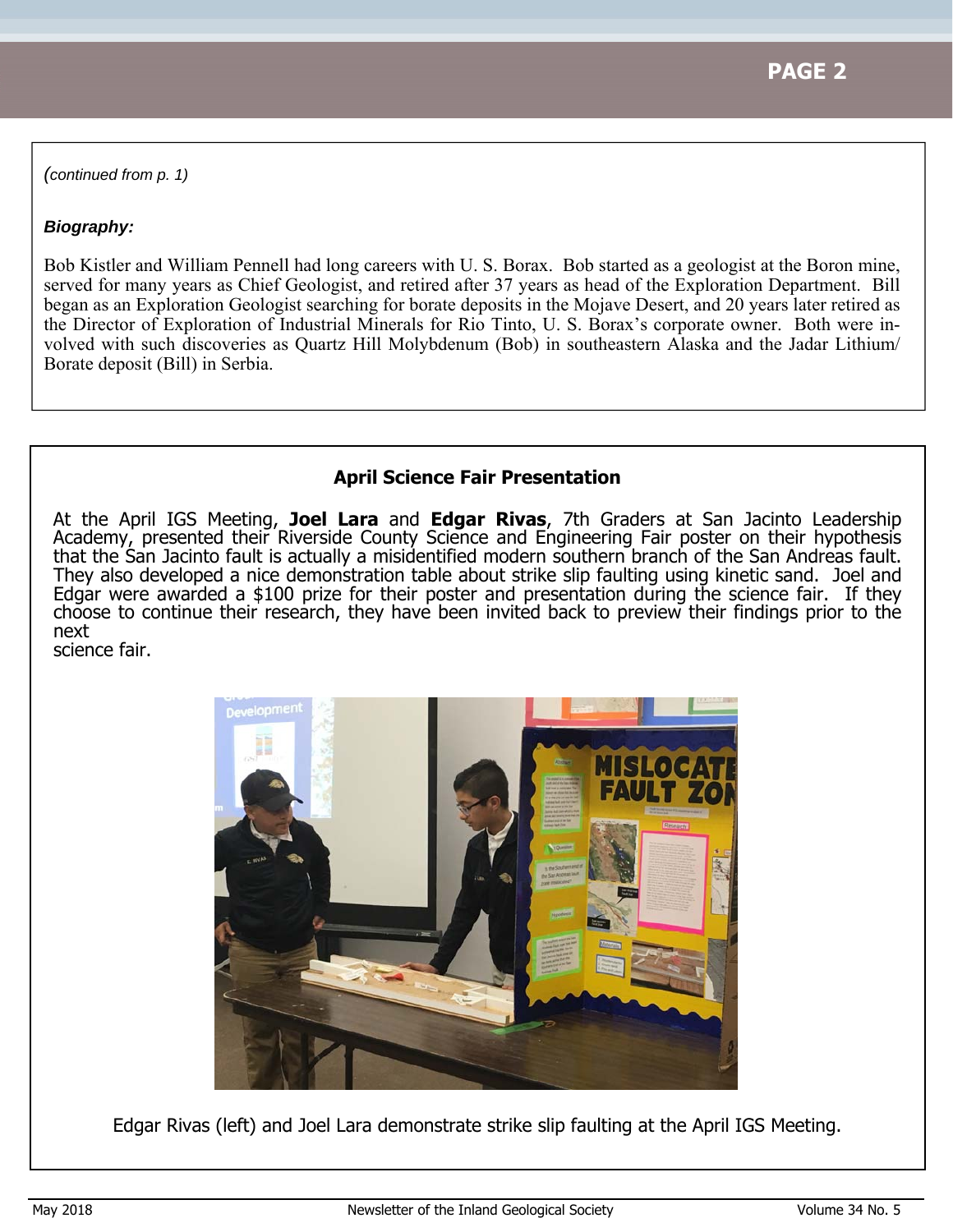#### **AGI Announces 2018 Harriet Evelyn Wallace Scholarship Recipients**

ALEXANDRIA, VA - The American Geosciences Institute (AGI) congratulates Master's student Anna Stanczyk and doctoral student Nicole Shibley as the 2018 recipients of the Harriet Evelyn Wallace Scholarship. This highly competitive scholarship, which is awarded to women pursuing graduate degrees in geoscience, provides a \$5,000 award for one academic year. Wallace Scholars who are continuing their graduate studies are eligible to apply for the award a second time.

**Anna Stanczyk** (*University of Utah*) is a Master's student at the University of Utah studying rock avalanches. Her current research is a multidisciplinary investigation of an ancient valley-blocking rock avalanche deposit in the natural laboratory of Hop Valley, Zion National Park. Her study fuses geological engineering, geochronology, geomorphology, and stratigraphy to clarify the occurrence and impacts of rock avalanches in areas of restricted topography. It also takes a unique step beyond the geosciences by investigating archaeological implications of a flat-bottomed valley in otherwise steep terrain.

Nicole Shibley (*Yale University*) is a Ph.D. candidate at Yale University studying the dynamics of the Arctic Ocean. Her current research combines theory and observations to investigate ocean mixing processes that are responsible for vertical heat fluxes towards the overlying sea ice cover. She hopes that this research will contribute to a better understanding of the Arctic Ocean's influence on sea ice and Arctic climate. Her research is supported by the Department of Defense through the National Defense Science and Engineering Graduate Fellowship Program.

The Wallace Scholarship is celebrating its sixth year supporting women geoscientists in graduate school. The original bequest was given by Harriet Evelyn Wallace, who was one of the founding members of the Geoscience Information Society (GSIS), a national organization and AGI Member Society that facilitates the exchange of information in the geosciences. The scholarship is awarded to the top applicants who most demonstrate a strong likelihood of successfully transitioning from graduate school into the geoscience workforce. To learn more, go to https://www.americangeosciences.org/workforce/harriet-evelyn-wallace-scholarship.

To make a tax-deductible donation to support rising women geoscientists through the Wallace Scholarship Fund, go to https://bit.ly/GeoWomen.

AGI is a not-for-profit 501(c)(3) organization dedicated to serving the geoscience community and addressing the needs of society. AGI headquarters are in Alexandria, Virginia.

The American Geosciences Institute represents and serves the geoscience community by providing collaborative leadership and *informaƟon to connect Earth, science, and people.*

> Registration is now open for the **Joint Meeting of the GSA Rocky Mountain and Cordilleran Sections**  May 15-17, 2018 at the Double Tree by Hilton Hotel and Conference Center, Flagstaff, AZ

For additional information regarding registration and accommodations, visit the website at https://www.geosociety.org/GSA/Events/Section\_Meetings/GSA/Sections/rm/2018mtg/home.aspx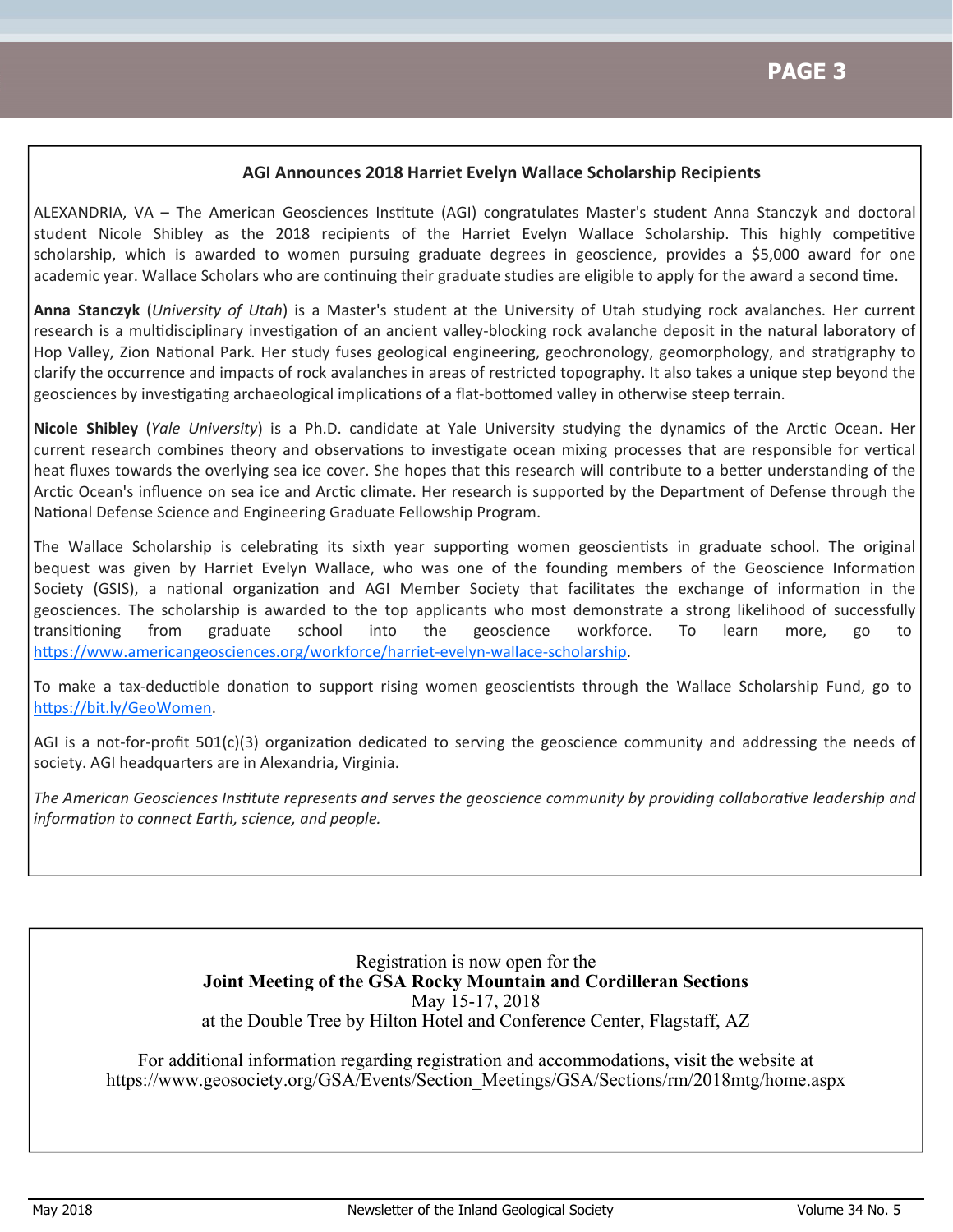# **PAGE 4**



Abstract submission is now open for the **7th International Conference on Debris Flow Hazards Mitigation**. This conference will be held in Golden, Colorado, from June 10-13, 2019. With the beautiful Rocky Mountains covering half the state, Colorado shares the problem of debris-flow hazards with other mountainous areas of the world. Against this backdrop, scientists, engineers and policy makers from around the world will be able to share new research and ideas in the field of debris flows.

In addition to technical and poster sessions, field trips will be run both before and after the meeting. Proceedings will be published as an AEG special publication; proceedings from previous conferences are highly respected and widely cited.

Abstract submission details are available at https://dfhm7.csmspace.com/papers.html and more details about the event are available at https://dfhm7.csmspace.com/.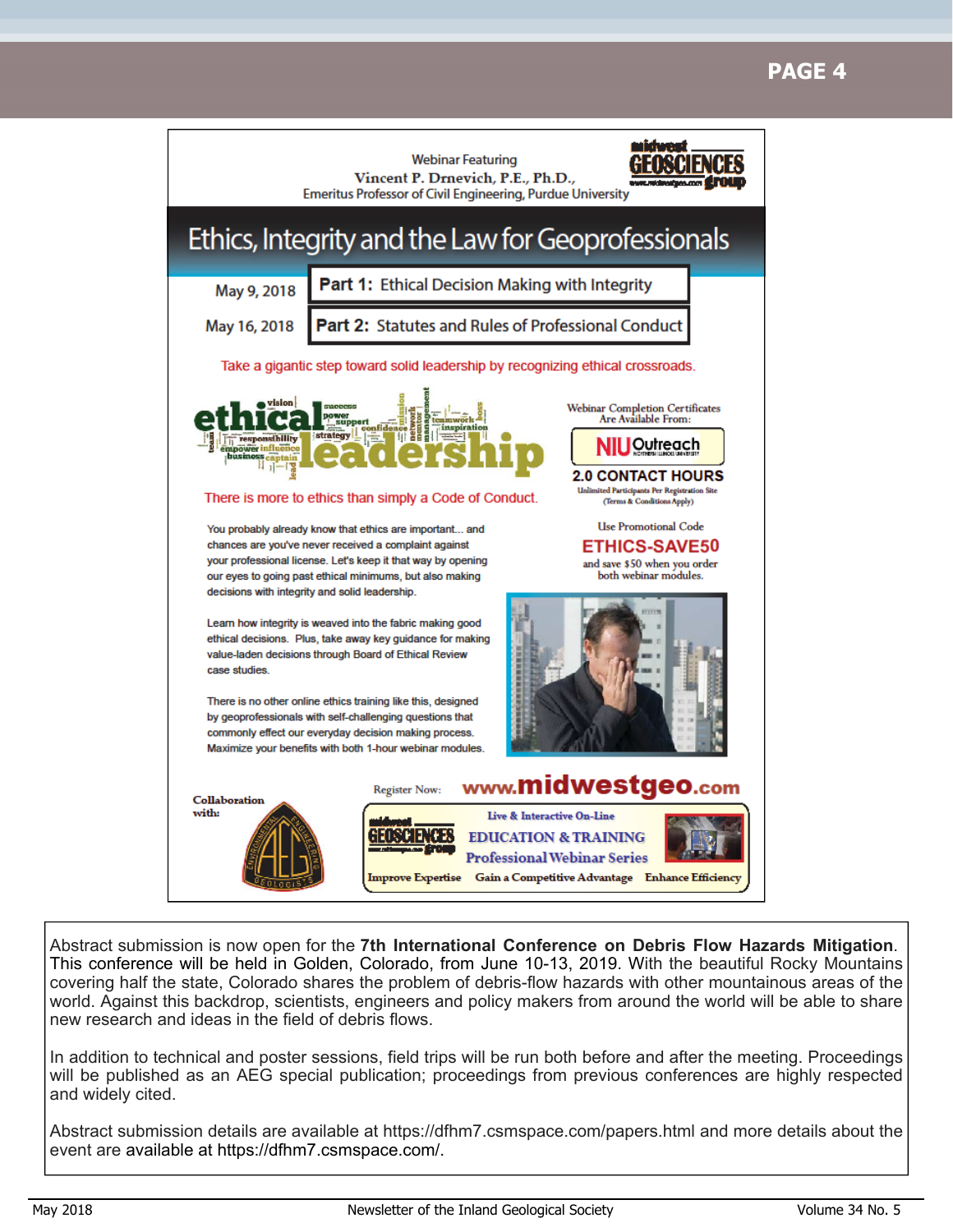#### **Earthquake Hazards Search just got easier**

*California Geological Survey unveils web application to help public locate Earthquake Hazard Zones* 

The California Earthquake Hazards Zone Application is an online map that allows anyone with a computer, tablet or smartphone to conveniently check whether a property is in an earthquake hazard zone. With this tool, you can type in an address or use the location capability of your computer or mobile device to determine whether a property lies within any of CGS's mapped earthquake hazard zones. It will also tell you if CGS has not yet evaluated the hazards in that area. For more information, visit the website at:

http://www.conservation.ca.gov/cgs/Pages/SH\_EQZ\_App.aspx

#### **Employment Opportunity**

*Mojave Water Agency* 

The Mojave Water Agency has an opening for a Water Resources Hydrogeologist. This is an exempt, journeylevel position requiring working independently and exercising judgment and initiative. Applicants will receive only occasional instruction or assistance as new or unusual situations arise and must be fully aware of operating procedures and policies of the work unit. Applications will be accepted until Wednesday, April 25, 2018 at 5:30 pm. For more information, visit the website at:

https://www.mojavewater.org/employment.html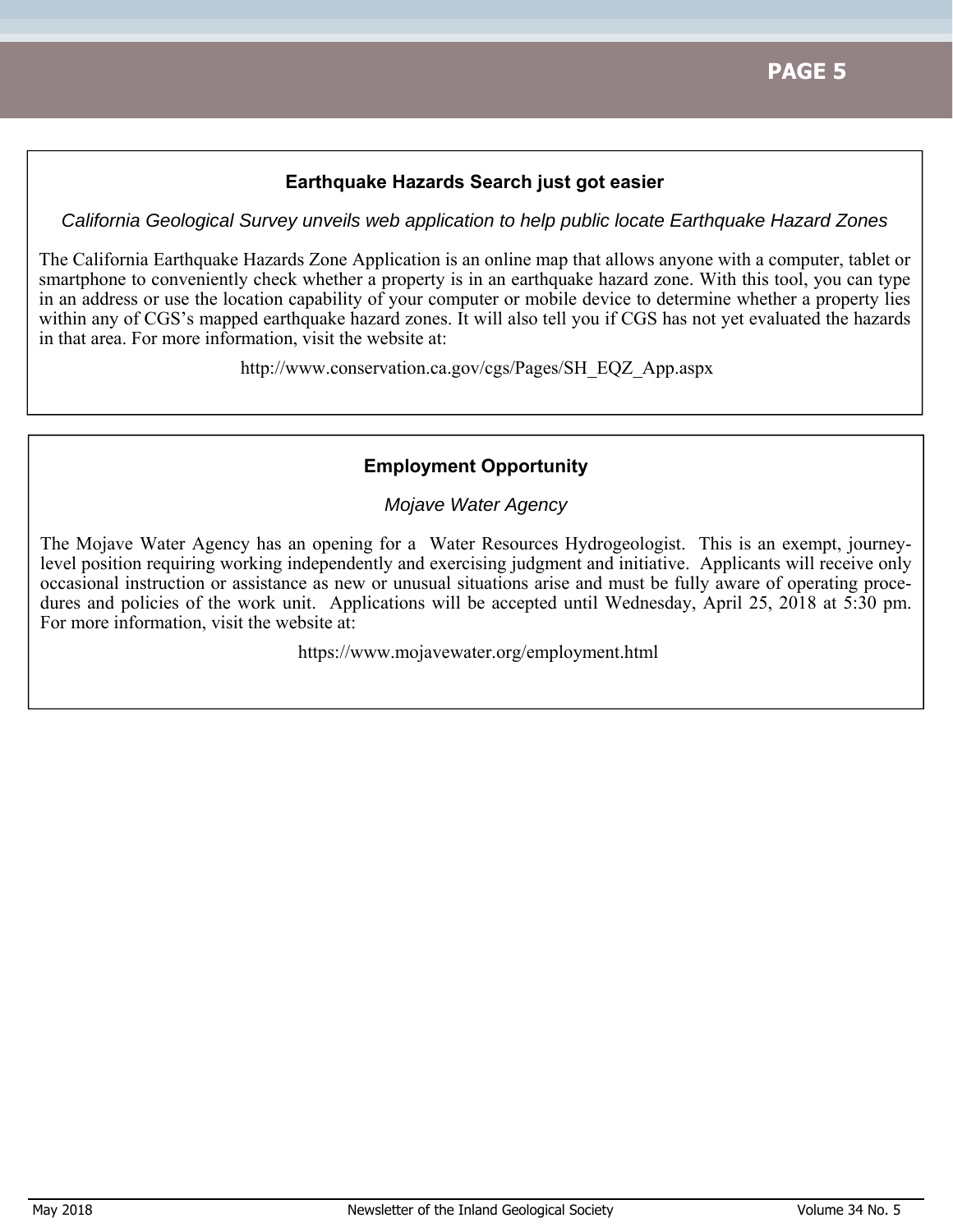# **Upcoming Meetings/Events**

#### **Inland Geological Society**

The Inland Geological Society typically meets the first Wednesday or Thursday of each month. The June meeting speaker will be Brian Castillo, a grad student at CSUSB. For more information, visit our website at www.inlandgeo.org.

#### **South Coast Geological Society**



Monthly dinner meetings are typically the 1st Monday of the month. The May meeting has not been announced yet. For more information, visit the association website at www.southcoastgeo.org.

#### **AEG—Southern California Section**



The next meeting of the AEG— Southern California Section has not been announced yet. For more information, visit the association website at www.aegsc.org.

### **AEG—Inland Empire Chapter**



Monthly dinner meetings are typically the third Wednesday of the month at Pinnacle Peak Steakhouse, 2533 S. La Cadena Drive, Colton. The May meeting will be the combined meeting with IGS (see pg. 1). For more information, visit the association website at

www.aegsc.org/chapters/inlandempire.

#### **Rock & Gem Shows—various locations**

Various rock and mineral shows will be held throughout southern California. To find one near you, visit www.rockngem.com, then select the Show Dates tab.

#### **San Diego Association of Geologists**



is planned for May 9th. The speaker will be Monte Marshall. For more information, visit the association website at www.sandiegogeologists.org.

#### **Los Angeles Basin Geological Society**



Monthly lunch meetings are typically the 4th Thursday of the month from  $11:30$  am to  $1:00$  pm at the Willow Street Conference Center, 4101 E. Willow Street, Long Beach. The next meeting of the Los Angeles Basin Geology Society will be held on Thursday,

April 26th. The speaker will be Benjamin Hagedorn, PhD, presenting "Stressed Watersheds of the US Southwest: Results from Baseline Hydrogeologic Studies of Catalina Island and the South Coast Range." For more information, visit the association website at www.labgs.org.

## **Get Your IGS Coffee Mug!**

IGS will now be selling IGS coffee mugs at the monthly meetings. They will be on sale for \$10.